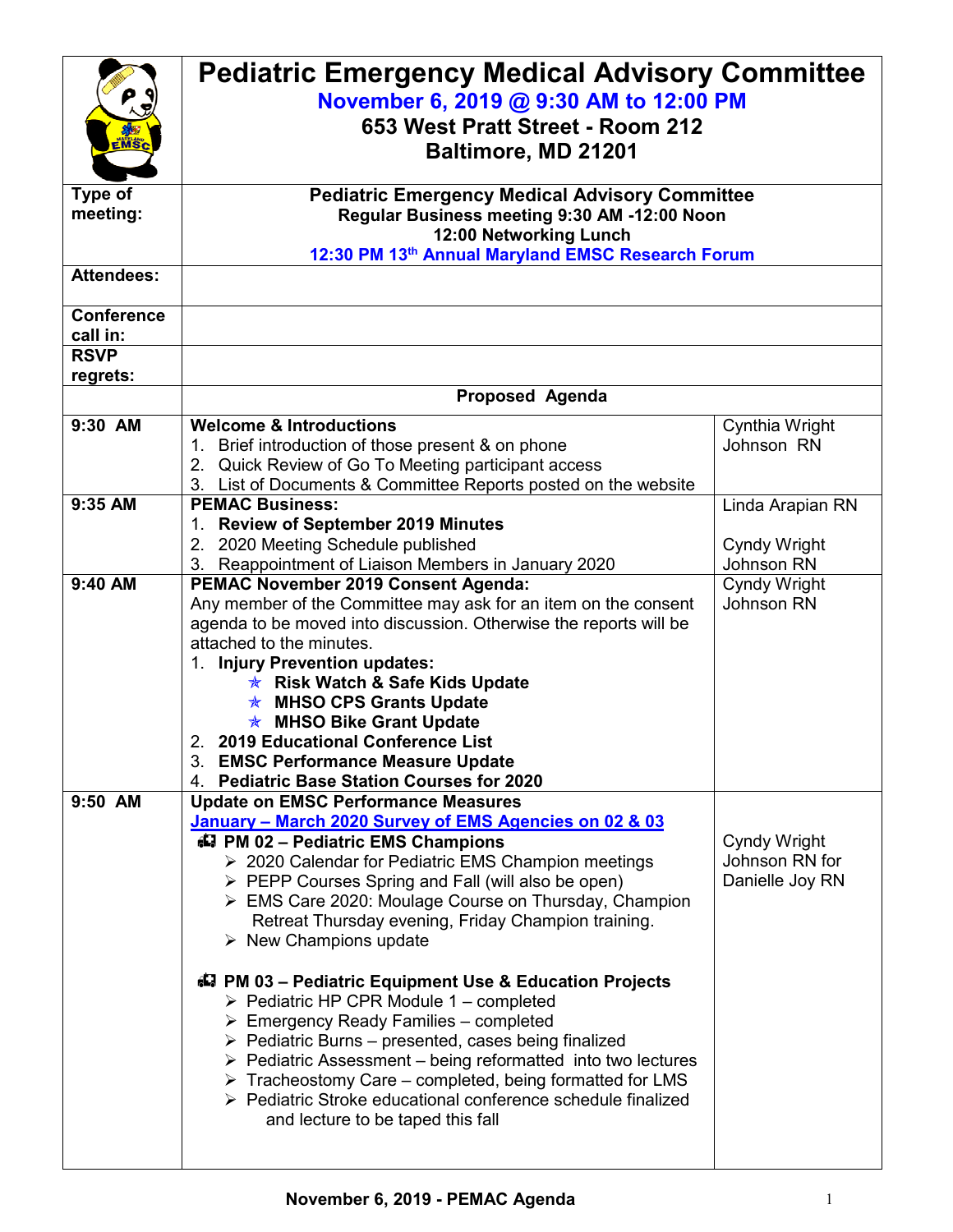|          | ❖ PM 04, 06 & 07: Pediatric Readiness<br>> June 2020 - National Pediatric Readiness survey will launch<br>in all 5000 hospitals. Maryland is again going to request that<br>FSED be included in the survey. Military and IHS hospitals<br>are not included. | Cyndy Wright<br>Johnson RN           |
|----------|-------------------------------------------------------------------------------------------------------------------------------------------------------------------------------------------------------------------------------------------------------------|--------------------------------------|
|          | ❖ PM 06 & 07: Interfacility & Special Consults<br>$\triangleright$ 2019 Interhospital Transfer Resource Manual distributed<br>$\triangleright$ Checklist / guideline needed for pediatrics before the June<br>2020 NPRP survey starts                       | Cyndy Wright<br>Johnson RN           |
|          | $\triangleright$ Neonatal Transport team stakeholders updates                                                                                                                                                                                               | Lisa Chervon NRP                     |
|          | ❖ PM 09: Regulations & Statues components<br><b>EMS Equipment Standards - Review for recommendations</b><br>1. VAIP standards are being reviewed by SEMSAC and then<br>the EMS Board<br>2. Commercial Ambulance Equipment - none pending                    | Danielle Joy RN<br><b>NRP</b>        |
|          | 43 Pediatric Education:<br>1. BLS Committee update<br>2. ALS Committee update<br>3. APLS with PALS - December 13, 2019 @ MIEMSS<br>4. CPEN - March 12 & 13, 2020 @ Rocky Gap<br>5. PEPP 2019 courses (March and October) were successful                    |                                      |
| 10:15 AM | <b>Maryland Protocols for EMS Providers - 2019</b>                                                                                                                                                                                                          | <b>Jennifer Anders</b><br><b>MD</b>  |
|          | 1. Pediatric Cardiac Arrest Bundle 2020 Protocol: Revised<br>wording for PEMAC review from July discussion                                                                                                                                                  |                                      |
|          | <b>Please read the revised documents and come prepared</b><br>to take a final vote.                                                                                                                                                                         |                                      |
|          | 2. Nasotracheal Intubation – proposal to lift age restrictions                                                                                                                                                                                              |                                      |
|          | 3. Intubation (page 261) - proposal to remove ALERT about<br>cuffed/ uncuffed tubes                                                                                                                                                                         |                                      |
|          | 4. Intubation (page 260) – proposal to remove language about<br>use of long back board                                                                                                                                                                      |                                      |
|          | 5. Epinephrine dosing                                                                                                                                                                                                                                       |                                      |
| 11:00 AM | <b>Family Centered Care Sub Committee</b><br>❖ NEW: national EMSC FAN website -                                                                                                                                                                             | Mary Ellen Wilson<br><b>RN</b>       |
|          | https://emscimprovement.center/programs/partnerships/family-                                                                                                                                                                                                |                                      |
|          | advisory-network/                                                                                                                                                                                                                                           |                                      |
|          | <b>Emergency Ready Family project update</b><br>❖                                                                                                                                                                                                           |                                      |
|          | <b>Family Council</b> – input from families and engagement of EMD<br>❖                                                                                                                                                                                      |                                      |
| 11:15 AM | <b>Maryland Organizations &amp; Committees "Hot Topics":</b>                                                                                                                                                                                                |                                      |
|          | AAP Updates www.mdaap.org<br>$\triangleright$ Maryland topics - COPEM & COVIPP                                                                                                                                                                              | <b>Rich Lichenstein</b><br><b>MD</b> |
|          | <b>National topics - COPEM</b><br>➤                                                                                                                                                                                                                         | Cyndy Wright<br>Johnson RN           |
|          | <b>ACEP Updates - www.mdacep.org</b>                                                                                                                                                                                                                        | Kathy Brown MD                       |
|          | <b>Maryland topics</b><br>➤<br><b>National topics</b><br>➤                                                                                                                                                                                                  |                                      |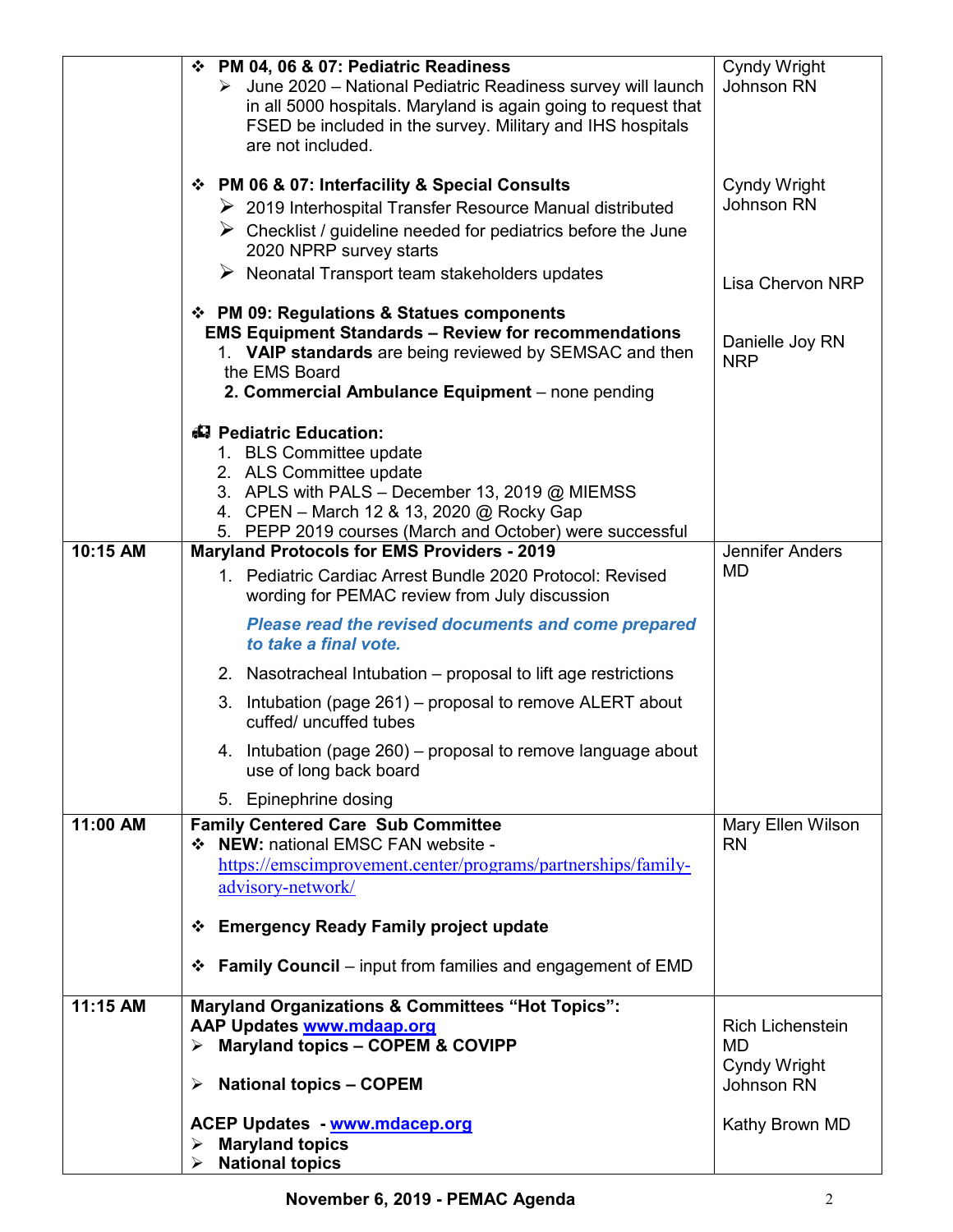|          | ENA Updates - www.mdena.org<br>$\triangleright$ Maryland topics<br>$\triangleright$ National topics                                                                                                                                                                                                                                                                                                                                                                                                                                                                                                                                                    | Mary Alice Vanhoy<br>RN / Linda Arapian<br><b>RN</b>             |
|----------|--------------------------------------------------------------------------------------------------------------------------------------------------------------------------------------------------------------------------------------------------------------------------------------------------------------------------------------------------------------------------------------------------------------------------------------------------------------------------------------------------------------------------------------------------------------------------------------------------------------------------------------------------------|------------------------------------------------------------------|
|          | <b>SCHOOL HEALTH Updates</b><br>$\triangleright$ School Health committee(s) topics<br>> School Emergency Health Guidelines<br>> JTIC -https://www.schoolsafetyinfo.org/<br>(Justice Technology Information Center from DOJ)                                                                                                                                                                                                                                                                                                                                                                                                                            | Laurel Moody RN                                                  |
|          | <b>Critical Care Updates</b><br>$\triangleright$ AACN topics<br>$\triangleright$ AAP topics                                                                                                                                                                                                                                                                                                                                                                                                                                                                                                                                                            | Liz Berg RN<br>AAP representative<br>needed                      |
|          | <b>Commercial Ambulance Service Advisory Committee (CASAC</b><br>@ MIEMSS)<br>$\triangleright$ SCT subcommittee topics<br>$\triangleright$ Neonatal subcommittee topics                                                                                                                                                                                                                                                                                                                                                                                                                                                                                | <b>Jill Dannenfelser</b><br><b>RN</b><br><b>Lisa Chervon NRP</b> |
|          | Jurisdictional Affairs Committee (JAC @ MIEMSS)<br>$\triangleright$ BLS<br>$\triangleright$ ALS                                                                                                                                                                                                                                                                                                                                                                                                                                                                                                                                                        | <b>Richard High EMT</b><br>Judy Micheliche<br><b>NRP</b>         |
| 11:15 AM | <b>Research and Pediatric DART Summary</b><br>1. EMSC TI Grant updates<br>← PDTree: An EMS Triage Tool for Pediatric Destination<br>Decision Making (J Anders MD)                                                                                                                                                                                                                                                                                                                                                                                                                                                                                      | Jen Anders MD                                                    |
|          | 2. WB-CARN EMS partner in Prince George's County<br>$\checkmark$ PPASS<br>$\checkmark$ Data Linkage<br>$\checkmark$ Seizure research study pending funding – Pilot for<br>PGCF&EMS                                                                                                                                                                                                                                                                                                                                                                                                                                                                     | Kathy Brown MD                                                   |
|          | 3. Ongoing Pediatric QIC & DART projects - to be shared<br>during the Research Forum:<br>Evaluation of protocols<br>$\checkmark$ CARES (CPR) Report for pediatrics<br>$\checkmark$ Cardiac Arrest Review - all occurrences<br>$\checkmark$ Pediatric HP CPR – evaluating the "hiccup" method<br>$\checkmark$ Sepsis – Jen Anders MD & Nick Wyns PhD NRP<br>$\checkmark$ C-Spine protocol compliance/ implementation - Caleb Ward<br>$\checkmark$ Development of statewide Quality Metrics - Adults and<br>Pediatrics<br>$\checkmark$ Pediatric RSI-Process and Outcome project (Review Feb)<br>$\checkmark$ Pediatric Pelvic Binder usage (Review Feb) | Jen Anders MD                                                    |
|          | 4. Other projects                                                                                                                                                                                                                                                                                                                                                                                                                                                                                                                                                                                                                                      |                                                                  |